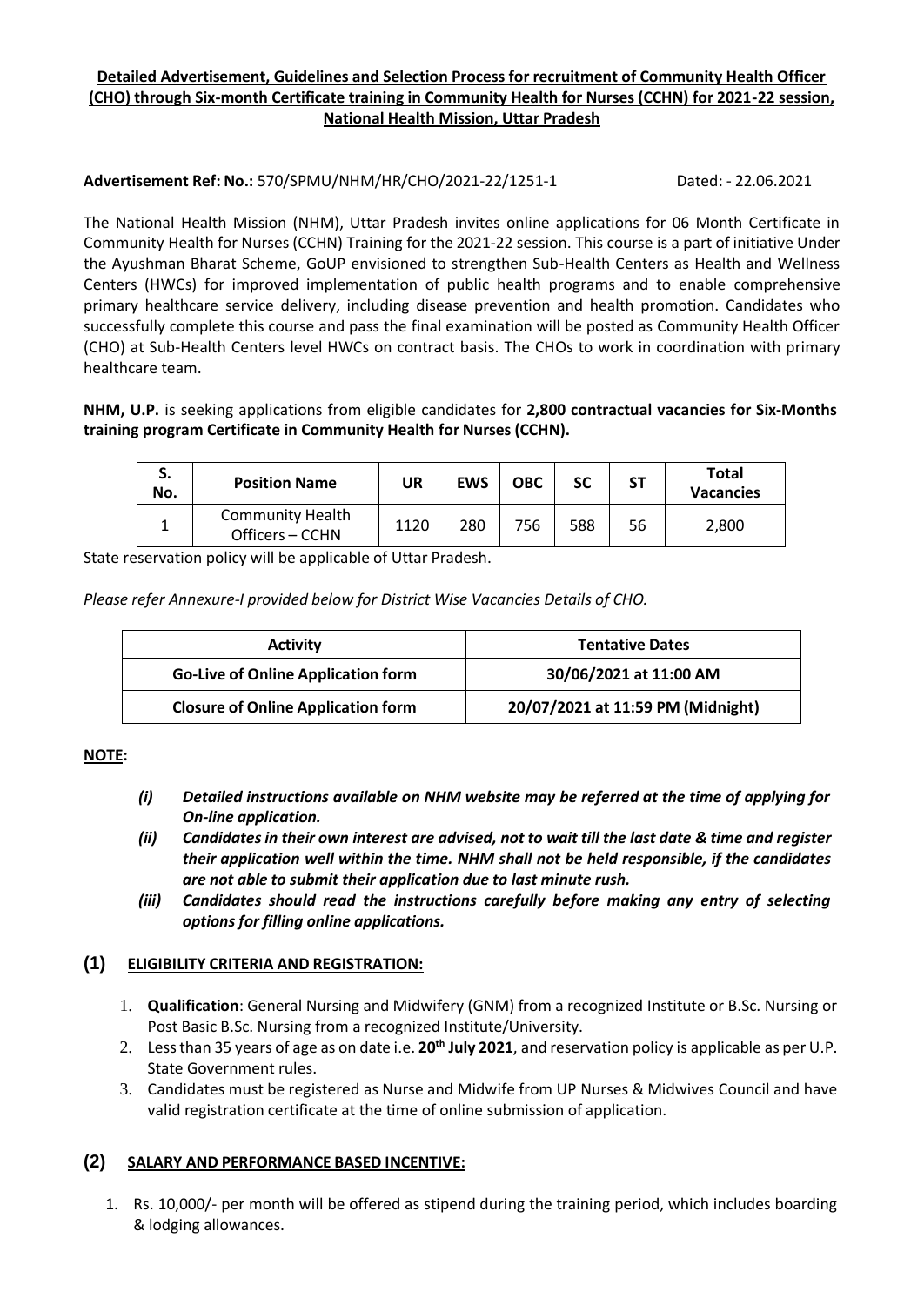- 2. Maximum Rs. 35,500/- per month (Rs 20,500 per month salary plus up to Rs 15,000 per month performance-based incentive) will be offered at the time of posting at SC-HWC in the district as a CHO subject to guideline issued by GoI.
- 3. National Health Mission, UP shall provide support for course fee and transportation cost for practicum etc. (one time only).
- 4. A Surety Bond of Rs. 1.55 lakh on the stamp paper of Rs. 100/- must be submitted by the candidates before joining the training to serve for minimum three years at Sub Health Centre level HWC in UP after successfully completing the CCHN training.
- 5. Candidates will have maximum one additional attempt to pass the course.
- 6. Candidates who have successfully completed CCHN training in past (prior to Mar'2021) are NOT ELIGIBLE to apply in this session.

## **(3) INSTRUCTIONS FOR FILLING ONLINE APPLICATION FORM**:

Online recruitment application is spread over different Modules/Sections designed to capture information of the candidates related to Personal Information, Contact details, Age, Educational Qualification and upload of relevant document etc. Details can be filled in multiple sessions after Registration. Before closing each session, applicants must save the information filled by clicking 'Save' button.

# **(4) SELECTION PROCESS**

Before applying, candidates should ensure that they fulfill the eligibility criteria. Admission to Computer based Test will be purely provisional. Candidature will be subject to verification of details/documents when the candidate reports for document verification, if shortlisted.

**TEST CITIES:** The Computer Based Test will be held at major cities of Uttar Pradesh as mentioned in the online application form. Candidates may opt for three test cities preferred from the list and the same cannot be changed after the online form is submitted. NHM reserves the right to allocate any test city or change the test city opted by the candidate. NHM reserves the right to add or delete any city(s) from the list based on thenumber of applicants.

**COMPUTER BASED TEST:** The Computer based Test will be held for duration of 2 hours *(in one sitting)* consisting of two sections of total 100 marks. Section-I (80 Marks) will consist of Professional Knowledge (Discipline related) and Section-II (20 Marks) will consist of General Aptitude, Reasoning, General Awareness and Basic Computer knowledge with **100 multiple choice questions (MCQ)**. Each question will carry 1 mark and there is **NO NEGATIVE** marking for wrong answer. No marks will be awarded for un-attempted questions.The question paper shall be set in bilingual language i.e. English and Hindi only. However, in case of any inconsistency in Hindi version, the English version of the question shall be valid & final.

### **MINIMUM QUALIFYING MARKS SHALL BE AS FOLLOWS:**

| Minimum Qualifying marks in the Computer Based Test |                                 |                                 |  |  |  |
|-----------------------------------------------------|---------------------------------|---------------------------------|--|--|--|
| <b>GENERAL(UR) / EWS</b>                            | <b>OBC (Non-Creamy Layer)</b>   | SC / ST / PwD                   |  |  |  |
| Minimum 33% marks i.e. 33 Marks                     | Minimum 30% marks i.e. 30 Marks | Minimum 24% marks i.e. 24 Marks |  |  |  |
| out of 100                                          | out of 100                      | out of 100                      |  |  |  |

Candidates are required to appear in the Computer based test at their own expenses and if shortlisted in the Computer based test as per the above criteria, they will be called for Document Verification. Waitlist will be prepared in the ratio of 1:3 (3 candidates against 1 vacancy in respective category).

### **(5) IMPORTANT INSTRUCTIONS**

- i) Vacancy shall be subjected to UP State reservation policy.
- ii) Candidates of Uttar Pradesh State, who are claiming reservation in their respective category (OBC, SC, ST, PWD and EWS), must submit the caste/requisite certificates in the prescribed format issued by competent authority and the time of document verification. Candidates having domicile of another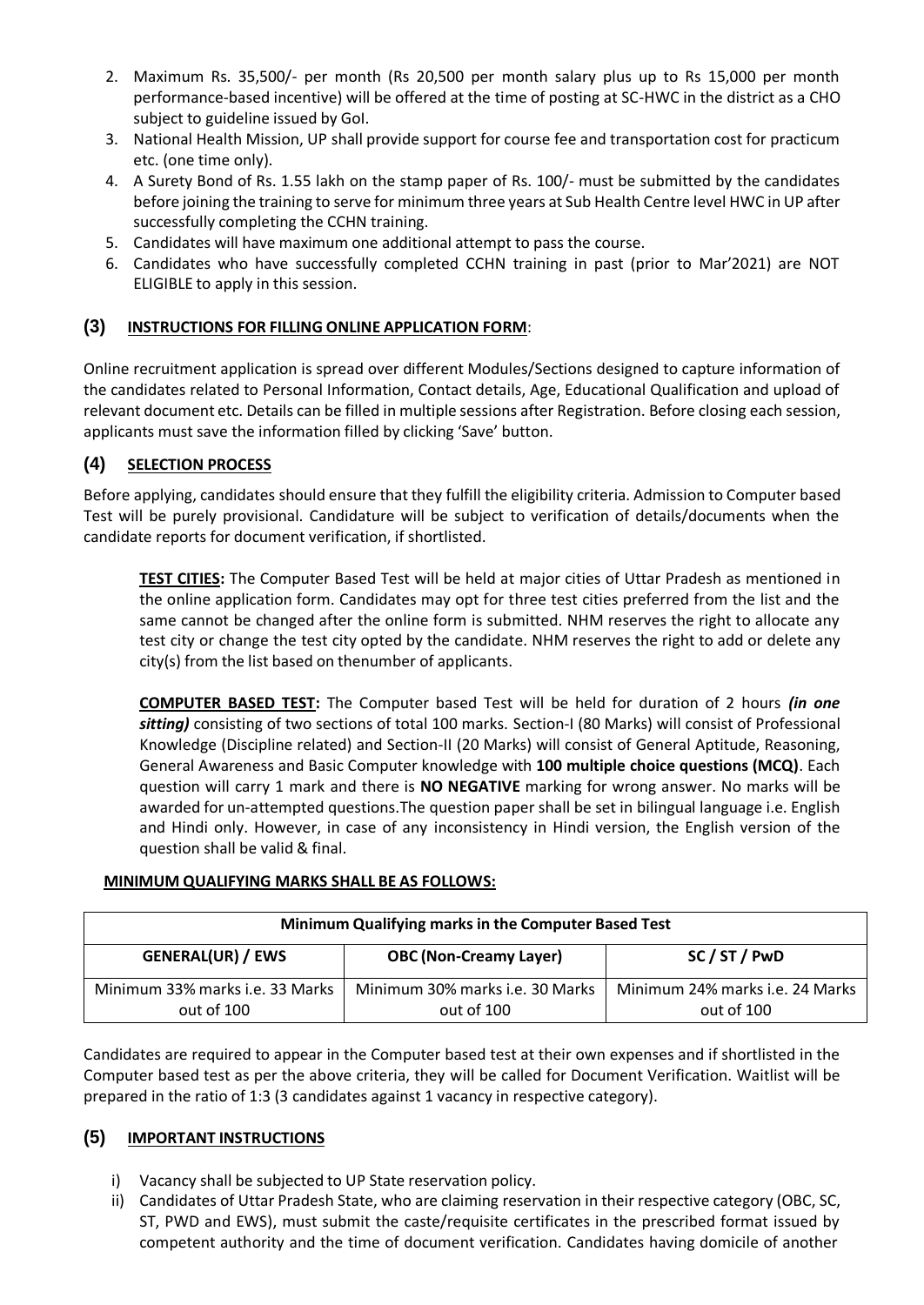state will be treated under the Un-reserved category.

- iii) The appointment after successful completion of 6 Month CCHN training will be purely on contractual basis for a period of one-year, renewable subject to satisfactory performance and subject to the approval from Government of India. Any claim for absorption in the regular position shall not be entertained in the future.
- iv) If at any stage of recruitment, it isfound that the candidate does not fulfill the eligibility criteria and/or that he/she has furnished incorrect/false information/certificate/documents or has suppressed any material fact(s), his /her candidature will stand cancelled. The decision of the NHM, UP in any matter relating to the recruitment at any stage will be final and binding upon the candidates.
- v) Incomplete details in application or application submitted without photograph along with signature/supporting documents shall be rejected.
- vi) Applicants are required to provide all the mandatory information **[Marked with \*(asterisk) sign]** in the application form.
- vii) The applicants must ensure that all the details are correctly filled and successfully submitted online before the closing date. Applicants should ensure that the Applicant Status on Application Form is "Submitted Successfully"; Half-filled applications shall be treated as incomplete and shall deemed to be rejected.
- viii) Request for change or correction of any information shall not be entertained once online form is submitted. However, after the publication of screening outcome, if there would be any query regarding the screening outcome and their status.
- ix) If a candidate submits more than one application form, his/her candidature shall liable to be cancelled. No communication shall be sent in this regard.
- x) No TA/DA will be paid to eligible candidates for appearing examination.
- xi) Result will be prepared based on the merit in the computer-based test.
- xii) NHM, UP reserves the right to cancel any or all positions at any stage of the recruitment process. Vacancies may vary in number and category at any stage during the recruitment process.
- xiii) Waitlist shall be generated in the ratio of 1:3 amongst the eligible candidate (who have achieved the cut-off marks in the respective category).
- xiv) Candidate does not have the right for being posted at any specific district. Any decision regarding district allocation to candidates shall be at sole discretion of the NHM, UP.
- xv) RESERVATIONS AND RELAXATIONS: Reservations and relaxations for SC/ST/OBC (Non-Creamy Layer) /PwD (**Percentage of Disability - 40% or above**) candidates will be provided as per guidelines of Govt. of India for the purpose. The reservation for PwD is on horizontal basis.
- xvi) In the case of Person with Disability (PwD), applicants shall be invited for candidates having OL (One Leg affected Right or Left) as per GO 35/65-03-11-78/99 dated 13.01.2011

### **(6) UPPER AGE LIMIT** (as on 20th July 2021): **35 Years**

Candidate should note that the Date of Birth as recorded in the Matriculation/ Secondary Examination Certificate or an equivalent Certificate only will be accepted by the NHM, UP for determining the age and no subsequent request for its change will be entertained.

Upper Age Limit is relaxed by:

- 3 Years for OBC (Non-Creamy Layer)
- 5 Years for SC/ST
- Persons with Disabilities candidate:
	- $\triangleright$  By 10 Years for General (UR)
	- $\triangleright$  By 13 Years for OBC (Non-Creamy Layer)
	- $\triangleright$  By 15 Years for SC / ST

### **(7) SYLLABUS FOR THE COMPUTER BASED TEST OF CHO:**

### **Section-1**

- a. Midwifery and Obstetrical Nursing;
- b. Community Health Nursing;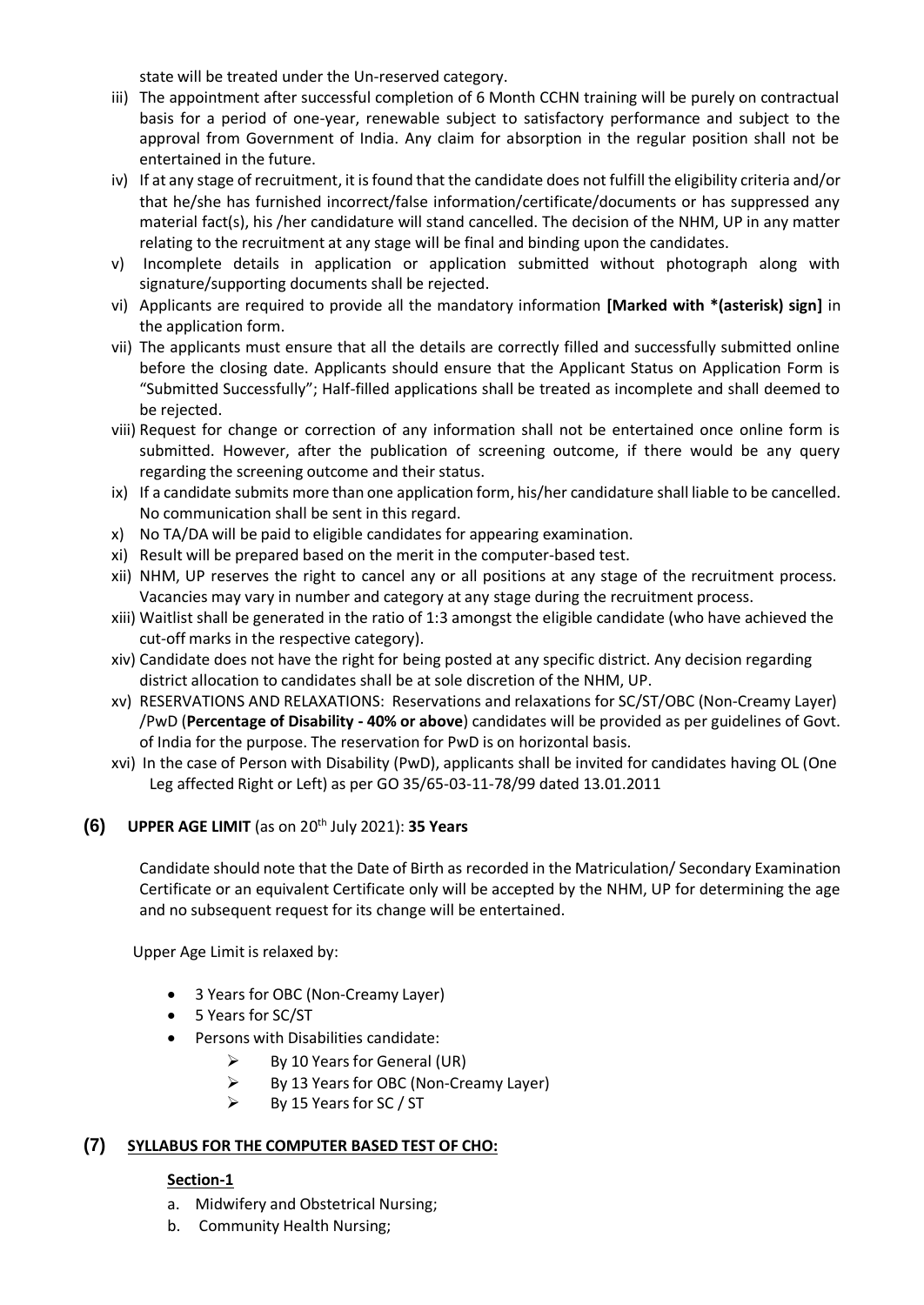- c. Child Health Nursing;
- d. Medical Surgical Nursing;
- e. Health Education and Communication Skills & Environmental Hygiene;
- f. Mental Health Nursing;
- g. Nutrition;
- h. First Aid;
- i. Basic Anatomy and Physiology;
- j. Administration and Ward Management

#### **Section-2**

General Aptitude, Reasoning, General Awareness and Basic Computer Knowledge.

#### **(8) APPLICATION FEE**: **NIL**

#### **(9) INSTRUCTIONS FOR FILLING UP THE ON-LINE FORM**:

- i) The candidates shall apply through online mode only as per the qualifications and eligibility criteria indicated above.
- ii) Candidates are required to apply On-line through NHM website in **English only.** No other means/mode of submission of applications will be accepted under any circumstances.
- iii) Candidates should take utmost care to furnish the correct details while filling in on-line application. Any mistake committed by the candidate shall be his/her sole responsibility. Once the application is submitted, no change/edit will be allowed, thereafter.
- iv) Candidates should enter their Name, Father's Name and Date of Birth as recorded in the Matriculation certificate only. In case of name change, candidates should indicate their changed Name only in the online application. However, other details should match with the Matriculation certificate. Date of such change (or) application for such change should be prior to the date of ONLINE registration.

Gazette Notification or any other legal document as applicable for such cases should be submitted at the time of Document Verification (DV).

- v) The on-line registration process involves 02 (two) steps for successful filling up of the application form.
- vi) The candidates should ensure the completion of both the Step 1 and Step 2 of the registration process within the stipulated date. Candidates in their own interest are advised, not to wait till the last date & time and register their application well within the time. NHM shall not be held responsible, if the candidates are not able to submit their application due to last minute rush on account of heavy load on internet/website jam/disconnection etc.
- vii) Candidates should have a valid personal e-mail ID and Mobile number. It should be kept active during the currency of this recruitment process. Registration number, password, admit card for Computer Based Test, call letter for document verification or any other important communication will be sent on the same registered e-mail ID of candidate (*also check email in spam/junk box*). The candidates are, therefore, requested to check regularly their e-mail for any communication from NHM. Under no circumstances, the candidate should share/mention e-mail ID or password to/ or any other candidate / person. **Please note that the Admit Card for Computer Based Test (CBT) will not be sent by post.**
- viii) The candidates found provisionally eligible shall be issued admit cards for appearing in Computer Based Test, at their own expenses.

### **(10) INSTRUCTIONS REGARDING UPLOAD OF DOCUMENTS:**

i) There are separate links for uploading: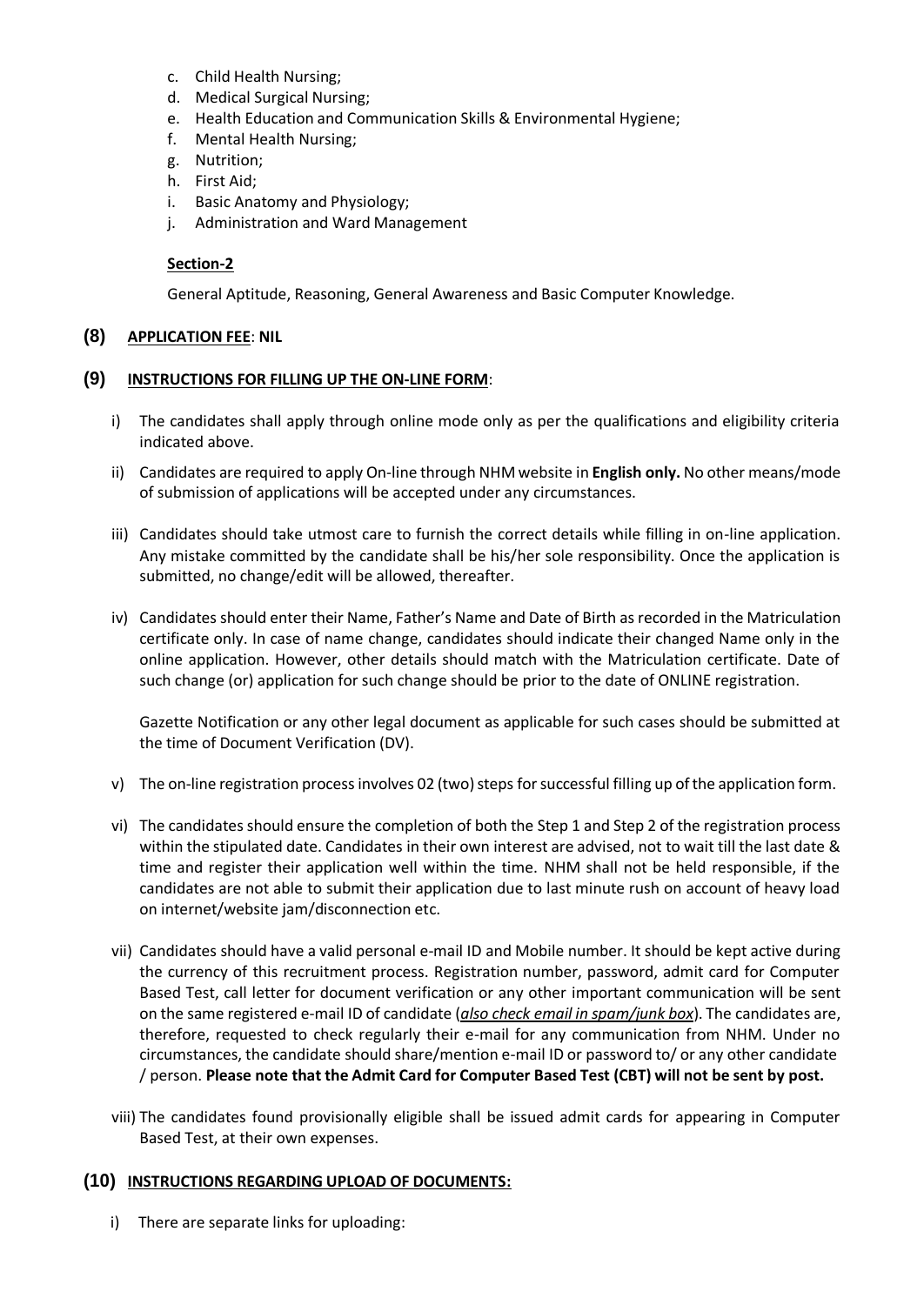- Photograph,
- Signature,
- Nursing Registration Certificates from UP Nurses and Midwives Council.
- Passing Certificate/Mark sheet of High School.

Click on the respective link to Upload Photograph/Signature/Certificates.

- ii) Select the location where the scanned Photograph/Signature/Certificates files have been saved. Select the file by clicking on it.
- iii) Click the 'Open/Upload' button. The photograph/signature/certificate file will get uploaded. If the file size and format are not as prescribed, an error message will be displayed. In such a case, change the size and format of the file as required and re-upload.
- iv) Candidates should upload the scanned (digital) image of their photograph, signature and other relevant Certificates as per the process given below. The applicant should note that only **jpg or jpeg** formats are acceptable:

#### **Photograph:**

- i) Photograph must be a recent passport size color photograph (not older than 03 months).
- ii) Make sure that the picture is in color, taken against a light-colored, preferably white, background. Look straight at the camera with a relaxed face.
- iii) Dimensions of the image should be approximately 200X230 pixels. It will not be possible to accommodate larger images. Size of file should be between 50kb-80kb in jpg/jpeg format only.
- iv) If the size of the file is too large, then adjust the settings of the scanner such as the DPI resolution, number of colors etc., during the process of scanning. Minimum resolution should be 200 dpi.

### **Signature image:**

- i) The applicant has to sign on white paper with Black ink pen.
- ii) The signature must be of the applicant only and not of any other person. If at any stage the signature is not found to be matching with the candidate's actual signature, the applicant's candidature may be summarily rejected.
- iii) Please scan the signature area only and not the entire page.
- iv) Dimensions of the image should be approximately 140X60 pixels. Size of file should be between 10kb– 30k in jpg/jpeg format only.

### **Category/Educational Qualification & other relevant Certificates:**

- i) Please scan the relevant certificates (issued by Competent Authority) and should be clearly visible.
- ii) Size of file should be between 50kb–1000kb in jpg/jpeg format only.

#### **Note:**

- i) Only online submission of application is acceptable.
- ii) Vacancies shall be subject to State reservation policy of Uttar Pradesh.
- iii) Candidates of Uttar Pradesh state who are claiming reservation in their respective category (OBC, SC, ST, PWD, and EWS) must submit the Caste/requisite certificates in the prescribed format issued by the competent authority at the time of document verification. Candidate having domicile of another state will be treated under Un-reserved category.
- iv) If at any stage of recruitment, it is found that candidate does not fulfill the eligibility criteria and/or that he/she has furnished incorrect/false information/certificate/documents or has suppressed any material fact(s), his/her candidature will stand cancelled. The decision of the Society in any matter relating to the recruitment at any stage of the recruitment process will be final and binding upon the candidates.
- v) **Tie Breaking Criteria -** In case of tie of marks obtained by more than one Candidates, the resolution will be done in following order:
	- a. Candidate achieved higher marks in discipline related part i.e. Section 1 will be placed higher in the merit.
	- b. In case of tie as mentioned at (a) above, the candidate older in Date of birth, will be placed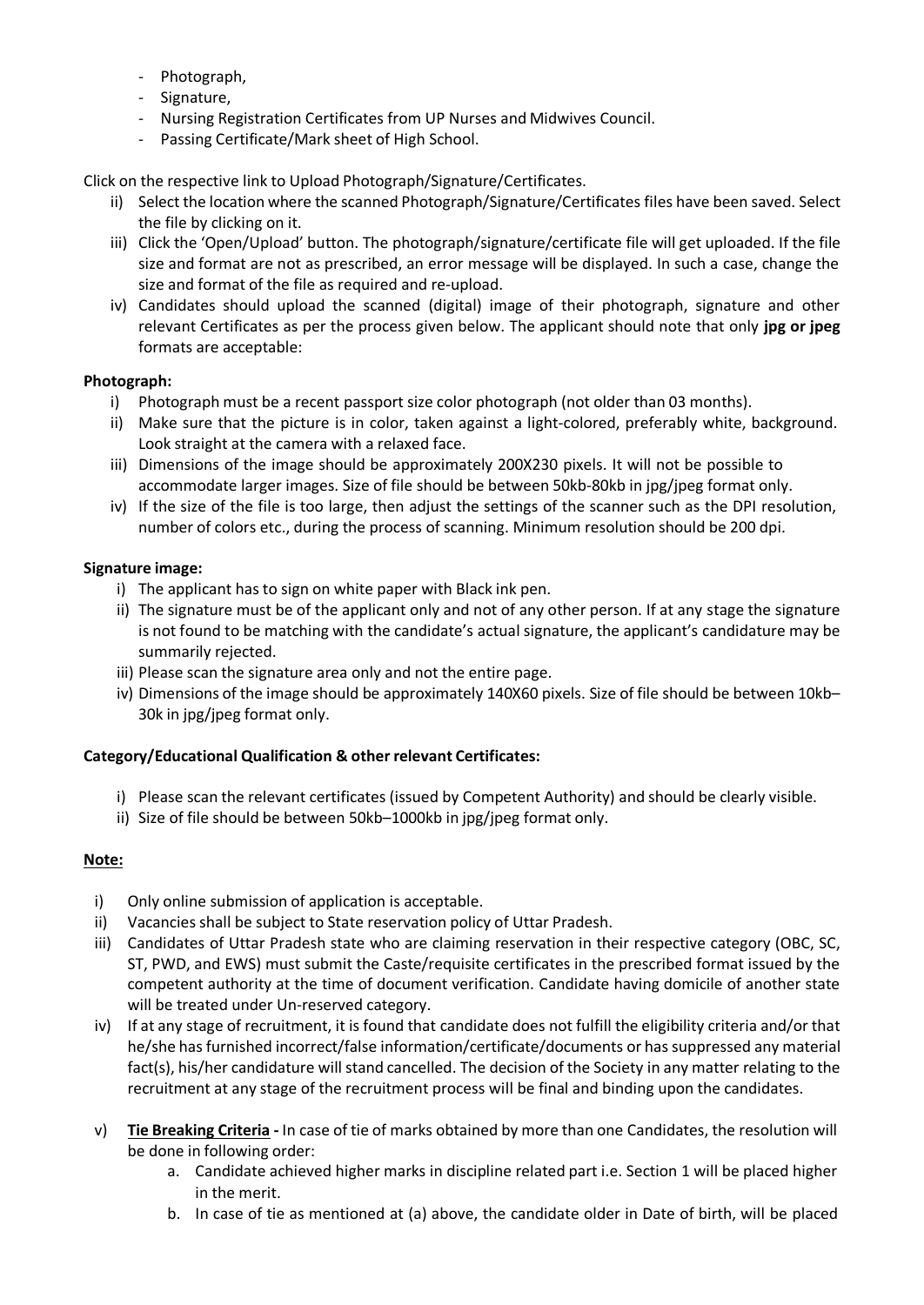higher i.e. the candidate in age seniority will be placed higher.

- c. In case of tie as mentioned at (a) and (b) above, the candidate with name in alphabetical order will be placed higher.
- vi) A Surety Bond of Rs. 1.55 lakh on the stamp paper of Rs. 100/- must be submitted by the candidates before joining the training to serve for minimum three years at Sub Health Centre level HWC in UP after successfully completing the CCHN training.
- vii) All disputes will be subject to Jurisdiction of Court of Law at Lucknow-Uttar Pradesh.

**Mission Director NHM, Uttar Pradesh**